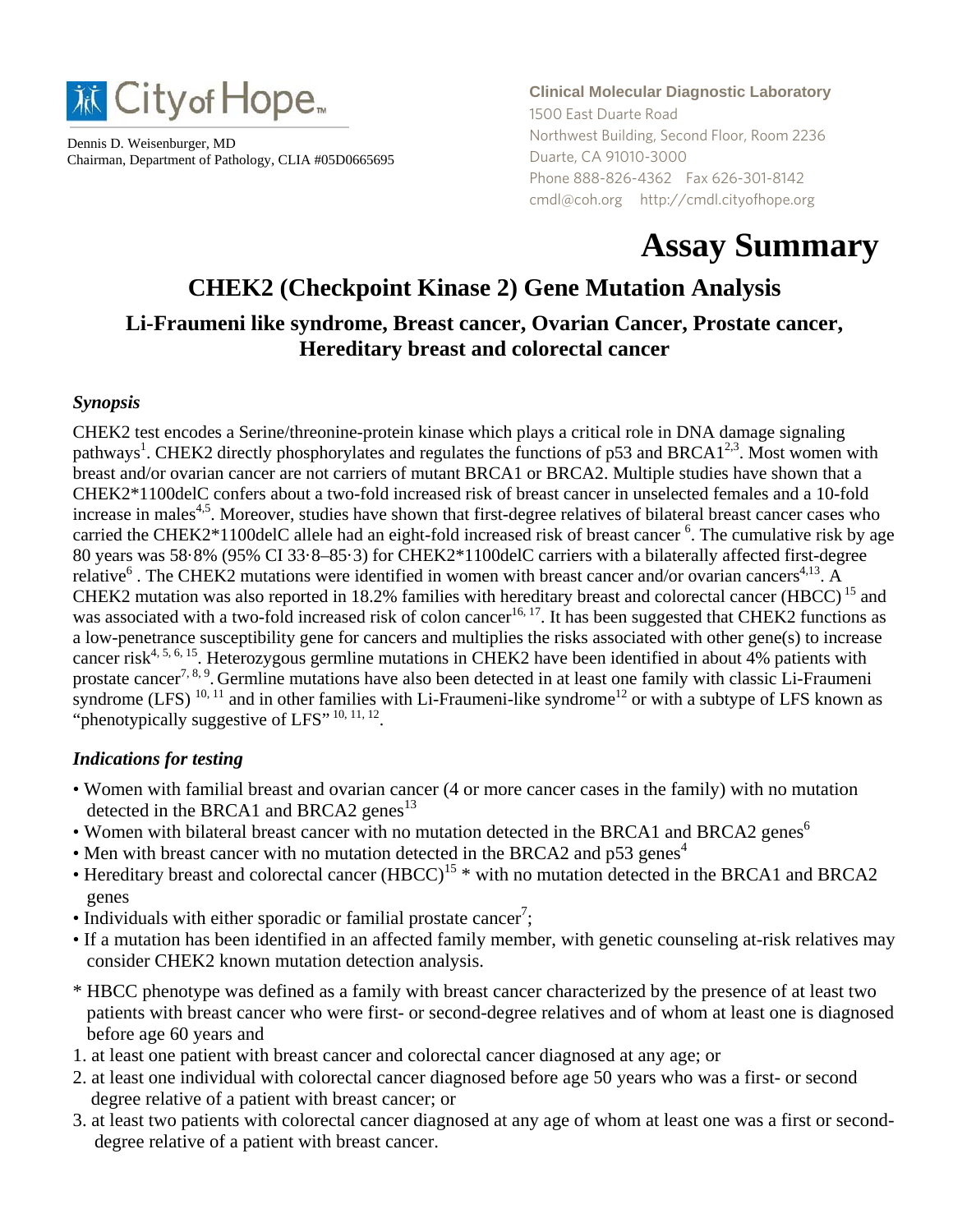## *Methodology*

CHEK2-SEQ: All of the coding exons and associated intron junctions of the CHEK2 gene are amplified using CHEK2 specific primers, followed by direct DNA sequence analysis using an automated fluorescent sequencer. When a mutation is detected, confirmation is carried out by sequencing an independent PCR amplification in the opposite direction. If no mutation is found, sequence analysis is performed in both directions. Testing of at risk family members can be offered by DNA sequence analysis of only the region of the gene with the previously identified mutation.

CHEK2-MLPA large deletion analysis: We have incorporated the SALSA Multiplex Ligation-Dependent Probe Amplification (MLPA) kit which is a rapid, high-throughput technique for copy number quantification, specifically testing for large deletions for the CHEK2 gene. The P190 probemix contains probes for each of the 15 exons of the CHEK2 gene and the promoter. The deletion of exons 9-10 was identified as founder mutation among Czeck and Slovak population $13$ .

#### *Limitations*

The mutation analysis will not detect mutations located in regions of the genes that are not analyzed (noncoding exon regions, intron regions other than the splice junctions, and upstream and downstream regions). The method also will not detect gross genetic alterations including most duplications, inversions or deletions (in females). Some sequence alterations that may be detected (such as those causing missense or synonymous changes) will be of unknown clinical significance. Interpretation of test results should be in the context of the patient's ethnicity, clinical and family histories, and other laboratory test results.

## *Specimen Requirements*

Blood samples: 2 tubes with a total of 6 ccs in ACD (yellow top) or EDTA (lavender top) tubes.

Keep at ambient temperature and ship by overnight courier. Samples must be received in our laboratory within 72 hours of draw.

**Note:** 

i) for infants, a minimum of 3 ccs is sufficient.

ii) we accept DNA; at least 10 micrograms is required.

# *Test Request Form (TRF)*

- (a) A completed CMDL [TRF](\\bri-net\Mol Medicine\cmdl grp\CMDL Web 2009 (After move to NorthWest)\PDF version) is required for each specimen. Please submit the completed TRF with the specimen. Complete testing and billing information must be provided before the specimen is processed.
- (b) [Cancer Patient Information Form](\\bri-net\Mol Medicine\cmdl grp\CMDL Web 2009 (After move to NorthWest)\PDF version): Include a completed Cancer Patient Information Form for the proband and a complete pedigree (at least four generations).

| <b>Order Codes</b>                                                         | <b>CPT</b> Codes | TAT   |
|----------------------------------------------------------------------------|------------------|-------|
| CHEK2-SEQ<br>(CHEK2 gene, full gene sequencing)                            | 81479, G0452     | 5 wks |
| CHEK2-CAS<br>(CHEK2 gene, targeted mutation analysis, known mutation)      | 81479, G0452     | 2 wks |
| CHEK2-DEL (CHEK gene, MLPA analysis)                                       | 81479, G0452     | 3 wks |
| CHEK2-DEL-CAS (CHEK2 gene, MLPA analysis, known<br>deletions/duplications) | 81479, G0452     | 3 wks |